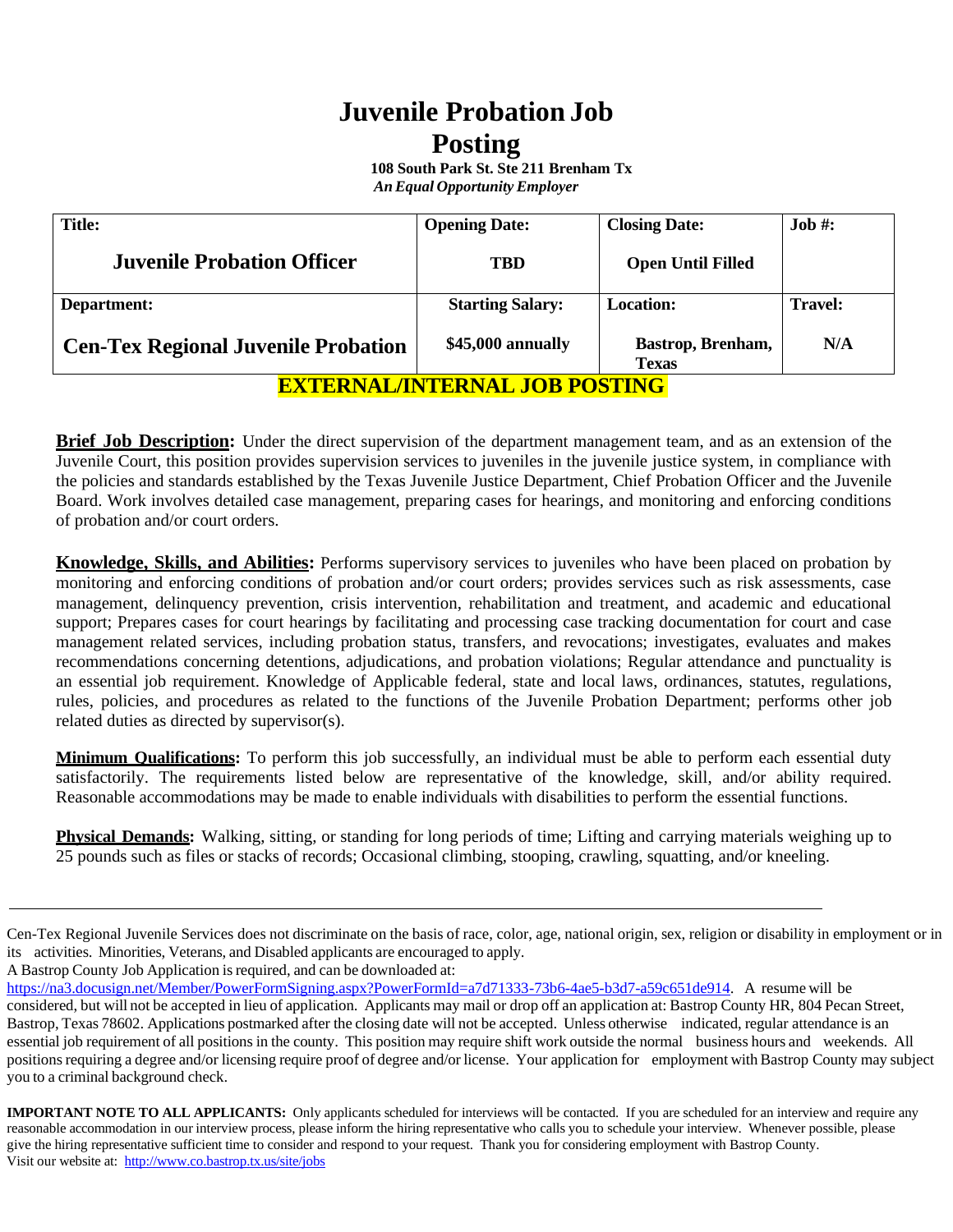#### **Job Description**

## *Job Title: Juvenile Probation Officer* **Department:** Cen-Tex Regional Juvenile services Department **FLSA Status:** Non-Exempt  **Reports To:** Department Supervisor

**SUMMARY:** Under the direct supervision of the Chief Probation Officer, Assistant Chief Probation Officer, and as an extension of the Juvenile Court, this position provides supervision services to juveniles in the juvenile justice system, in compliance with the policies and standards established by the Texas Juvenile Probation Commission, Chief Probation Officer and the Juvenile Board. Work involves detailed case management, preparing cases for hearings, and monitoring and enforcing conditions of probation and/or court orders.

#### **SUPERVISION RECEIVED AND EXERCISED:**

Receives supervision from the Assistant Chief or other supervisory staff as directed;

Exercises direct supervision over juvenile offenders.

## **ESSENTIAL DUTIES AND RESPONSIBILITIES** include the following:

- 1. Performs supervisory services to juveniles who have been placed on probation by monitoring and enforcing conditions of probation and/or court orders; provides services such as risk assessments, case management, delinquency prevention, crisis intervention, rehabilitation and treatment, and academic and educational support;
- 2. Identifies juvenile's case management needs by analyzing case histories, performing social background investigations, adjusting client treatment by appropriate means and advising prosecutors on case issues; recommends and obtains psychiatric and/or psychological examinations in cases where emotional/mental disturbance is a factor; refers juvenile probationers requiring special services to appropriate agencies and monitors their progress;
- 3. Prepares cases for court hearings by facilitating and processing case tracking documentation for court and case management related services, including probation status, transfers, and revocations; investigates, evaluates and makes recommendations concerning detentions, adjudications, and probation violations;
- 4. Attends all court hearings involving juvenile offenders within the department's jurisdiction; consults with judges, attorneys and law clerks with regard to special problems or pending cases; and presents competent court testimony in juvenile and criminal courts;
- 5. Apprises probationers and parents or guardians of court procedures as well as programs and conditions of probation; provides consultations, correctional counseling and interventions to juvenile probationers, their families and victims; administers urinalysis testing; makes home, school, and field visits to probationers; and coordinates and collects monetary restitution, disposition fees, and probation fees;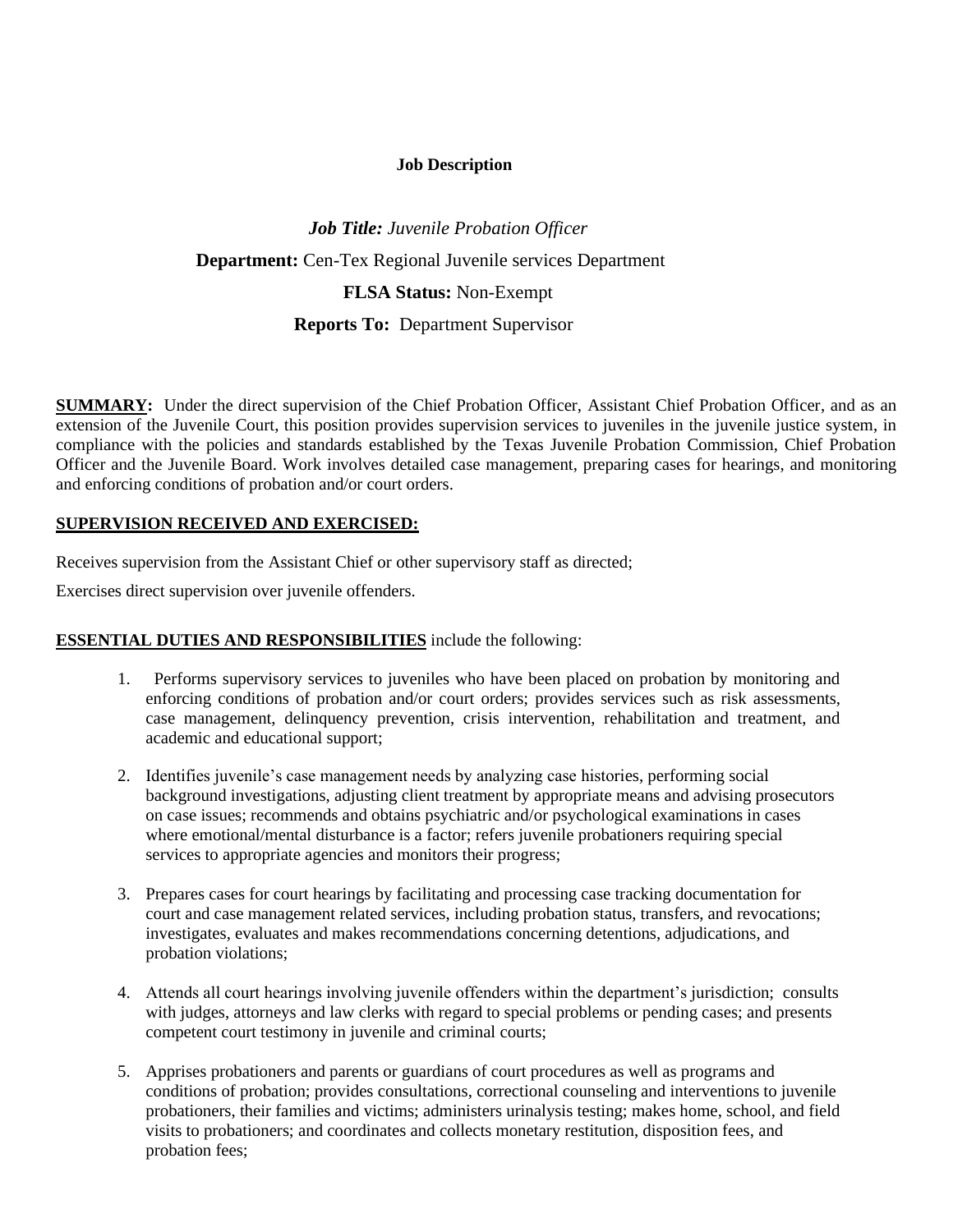- 6. Recommends and conducts service of warrants and directives to apprehend juvenile offenders; recommends, coordinates and sets detention hearings for juvenile offenders who are detained; transports juvenile offenders to and from detention hearings, appointments, and placement facilities as directed;
- 7. Ensures consideration of victim's impact statements at detention, adjudication, and release proceedings; provide assistance to victims, law enforcement agencies and child welfare agencies regarding juveniles who commit criminal offenses;
- 8. Cooperates with other counties and states in making home evaluations and supervision of juveniles on courtesy supervision from other jurisdictions; prepares acceptance and progress reports for counties requesting courtesy supervision;
- 9. Remains current on new legal issues and laws regarding criminal justice, including new developments and techniques in the criminal justice field and applies such information to work where advisable and appropriate;
- 10. Provides written explanation of sealing of files and restricted access of records to juvenile offenders; conducts exit plans and interviews with offenders and families;
- 11. Plans, organizes and implements specialized juvenile probation services to maximize public protection and offender rehabilitation such as intensive supervision services, victim liaison services, community restitution services, transitional aftercare services, sex offender services, mental health services, etc;
- 12. Administers specialized programmatic services to youth enrolled in the juvenile justice alternative education program, including provision of liaison and consultative services to local school district personnel specific to management of juvenile offenders, juvenile law, and juvenile probation policy and procedure;
- 13. Works as part of a team and maintains a cooperative, helpful attitude towards fellow workers, supervisors, and the general public;
- 14. Maintains confidentiality and security of all Juvenile Probation information and systems;
- 15. Performs related work or duties as assigned by supervisor;
- 16. Probation Officer is responsible for taking juveniles into custody;
- 17. Provides transport of youth to various areas throughout the state;
- 18. Long periods of driving and sitting are required.

**OTHER FUNCTIONS:** Regular attendance and punctuality is an essential job requirement. Performs other job-related duties as directed by supervisor(s).

**NOTE:** The essential functions describe the general nature and level of work being performed by employees holding this position. This is not intended to be a comprehensive listing of all duties and responsibilities required, nor are all duties listed necessarily performed by any one employee so classified.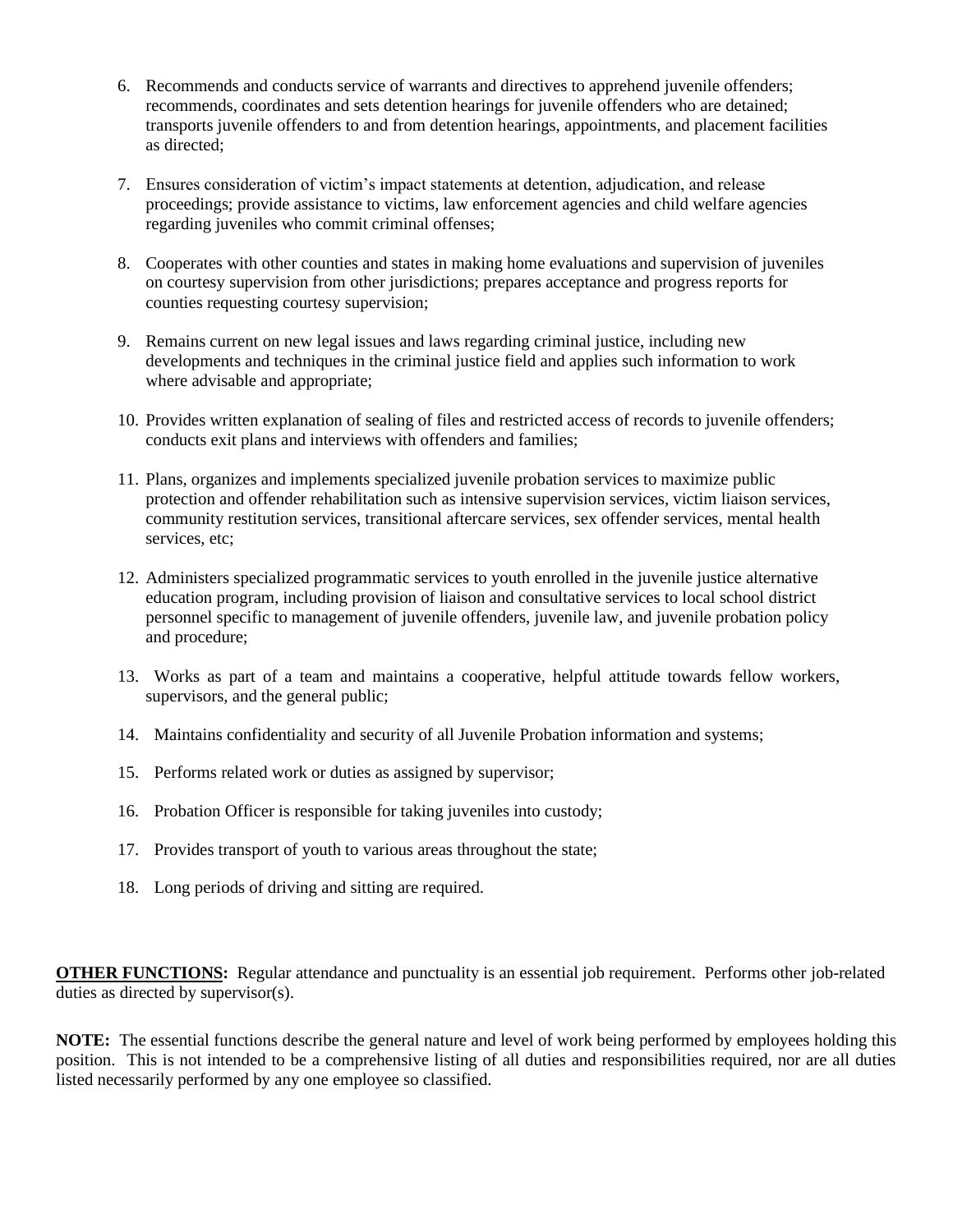**MINIMUM QUALIFICATIONS:** To perform this job successfully, an individual must be able to perform each essential duty satisfactorily. The requirements listed below are representative of the knowledge, skill, and/or ability required. Reasonable accommodations may be made to enable individuals with disabilities to perform the essential functions.

## **Knowledge of:**

Applicable federal, state and local laws, ordinances, statutes, regulations, rules, policies, and procedures as related to the functions of the Juvenile Probation Department; Advanced criminal laws and their applicability to juveniles; Personal Computer skills and software, including Microsoft Office; Proper English usage, spelling, grammar and punctuation; Bastrop County Juvenile Court and its practices; Psychology, social work, sociology, education, juvenile and criminal justice, child development, statistics and research, and public policy as it pertains to juvenile offenders; Principles and practices of supervision; Safety techniques in transportation of offenders; Telephone techniques and etiquette; Principles and procedures of office organization and record keeping; Data entry and retrieval; Standard office policies, procedures, and equipment; Bastrop County policies and procedures.

## **Ability to:**

Perform multiple tasks simultaneously in a timely manner;

Obtain, record, and disseminate accurate information from telephone conversations and personal contact;

Communicate clearly and concisely, both verbally and in writing;

Be detail orientated, and have strong communication, interpersonal, problem solving, analytical, organizational, conflict resolution, and stress tolerance skills;

Understand and follow verbal and written instructions;

Perform investigations and interrogations;

Perform urinalysis collection and testing;

Apply physical and mechanical restraint techniques;

Complete routine business correspondence;

Effectively speak to small audiences to convey information;

Properly interpret, understand and make decisions in accordance with laws, regulations and policies;

Conduct business with the public in a professional, courteous manner;

Function independently, exercise good judgment, manage multiple projects, and meet deadlines;

Establish and maintain effective working relationships with those contacted in the course of the job;

Demonstrate personal communication skills including effective telephone skills and public speaking;

Operate equipment required to perform essential job functions;

Work independently in the absence of supervision;

Work in a safety-conscious environment and to follow and promote good safety practices;

Handle exposure to potentially hostile individuals;

Maintain confidentiality and security of information encountered in work activities at all times;